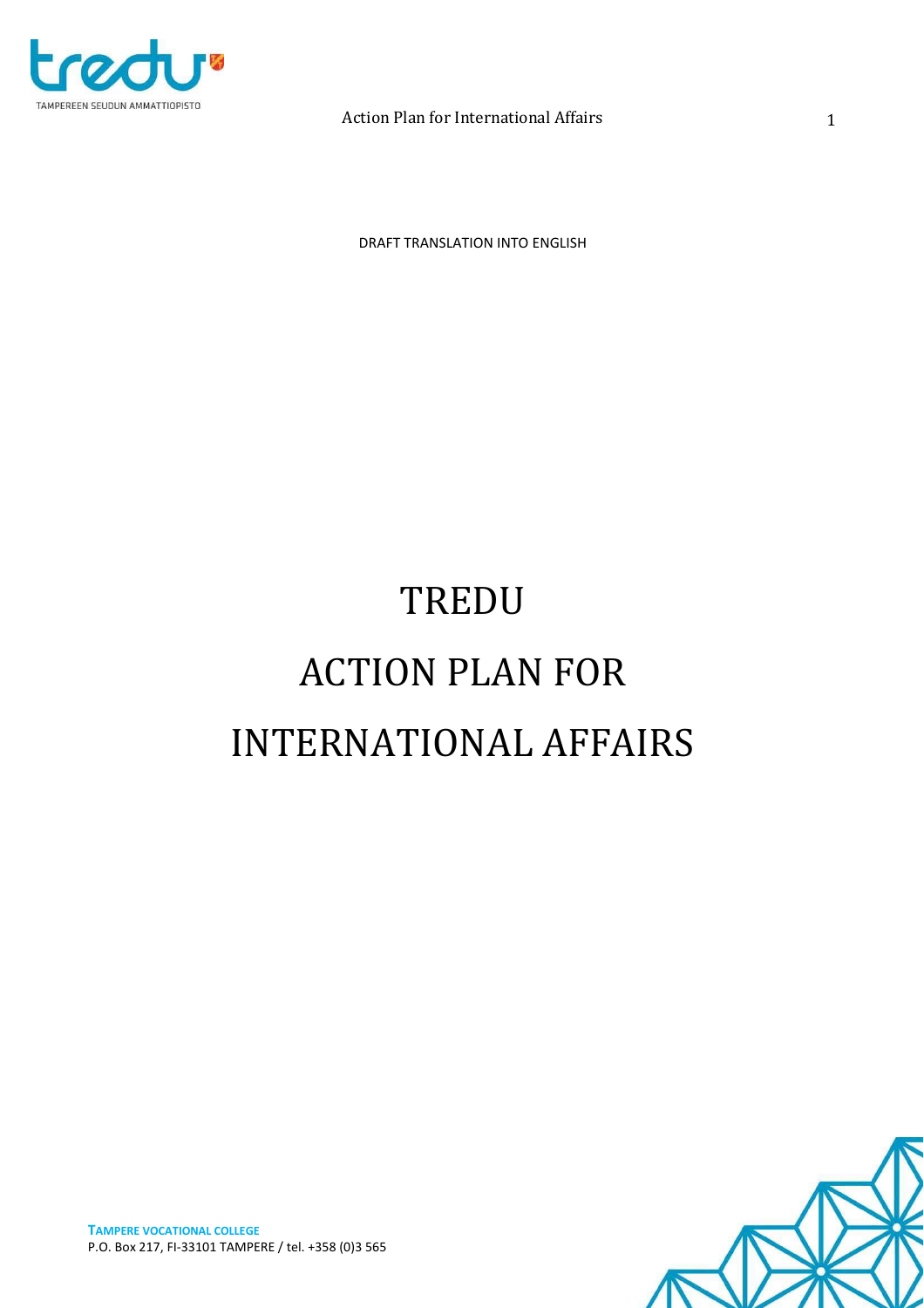

# **1. Introduction**

International activities and internationalisation are an increasingly prominent aspect of Finnish society and thus also of vocational education. The aim of the international activities at Tampere Vocational College is to foster more forthcoming attitudes amongst our students and staff towards different cultures, languages and people of differing backgrounds. We must strive to provide our students with increasingly high skills for operating in an international work environment both in Finland and abroad. The ability to flourish in different working cultures is part of any professional competence, and helping students to obtain these skills is one of the College's central duties.

The Tampere City strategy programme along with the strategic policies and objectives of Tredu serve as the basis for this Action Plan for International Affairs. In determining the Action Plan, the following factors have been taken into account:

- European Strategic framework for Education and Training 2020, with its four common objectives: lifelong learning and mobility, improving quality and efficiency, promoting equality, social cohesion and active citizenship, and enhancing creativity, innovation and entrepreneurship.
- Qualification requirements of the Finnish National Board of Education; after revision, the requirements now include abilities related to internationalisation as a key skill in lifelong learning.
- Objectives set by the government of Prime Minister Sipilä on increasing international activities in education and research and removing obstacles to education export.

The shift to an increasingly international operating environment is an opportunity for Finland and a challenge that vocational education must answer. The free mobility of employees and students has increased as a result of globalisation and the expansion of the European Union. An ageing Europe and Finland need free mobility of the workforce in order to maintain employment. The region will see the arrival of more immigrants who are provided with training and activities to assist in their integration. International activities are commonplace, but the role of internationalisation at home is highlighted during an economic downturn. It is necessary to develop new ways of introducing international activities as part of the everyday lives of students and employees. In addition to the presence of students with immigrant backgrounds, the multiculturalism of the learning environment is augmented by exchange students, international trainees, and various visiting groups, lecturers and events.

# **2. Description of the operating environment**

Tredu operates at 20 units in the municipalities of Tampere, Ylöjärvi, Nokia, Kangasala, Lempäälä, Orivesi, Ikaalinen, Virrat and Pirkkala. In addition to Pirkanmaa, education services are also provided in other parts of Finland. Tredu offers education to young people and adults as well as apprenticeships and courses for workplaces and businesses. A wide selection of pre-vocational programmes is provided, for instance, for students with an immigrant background and other students still seeking their own field of study. Tredu hosts 8,000 young students, nearly 10,000 adult students and has a staff of 1,200. Our curriculum offers over 30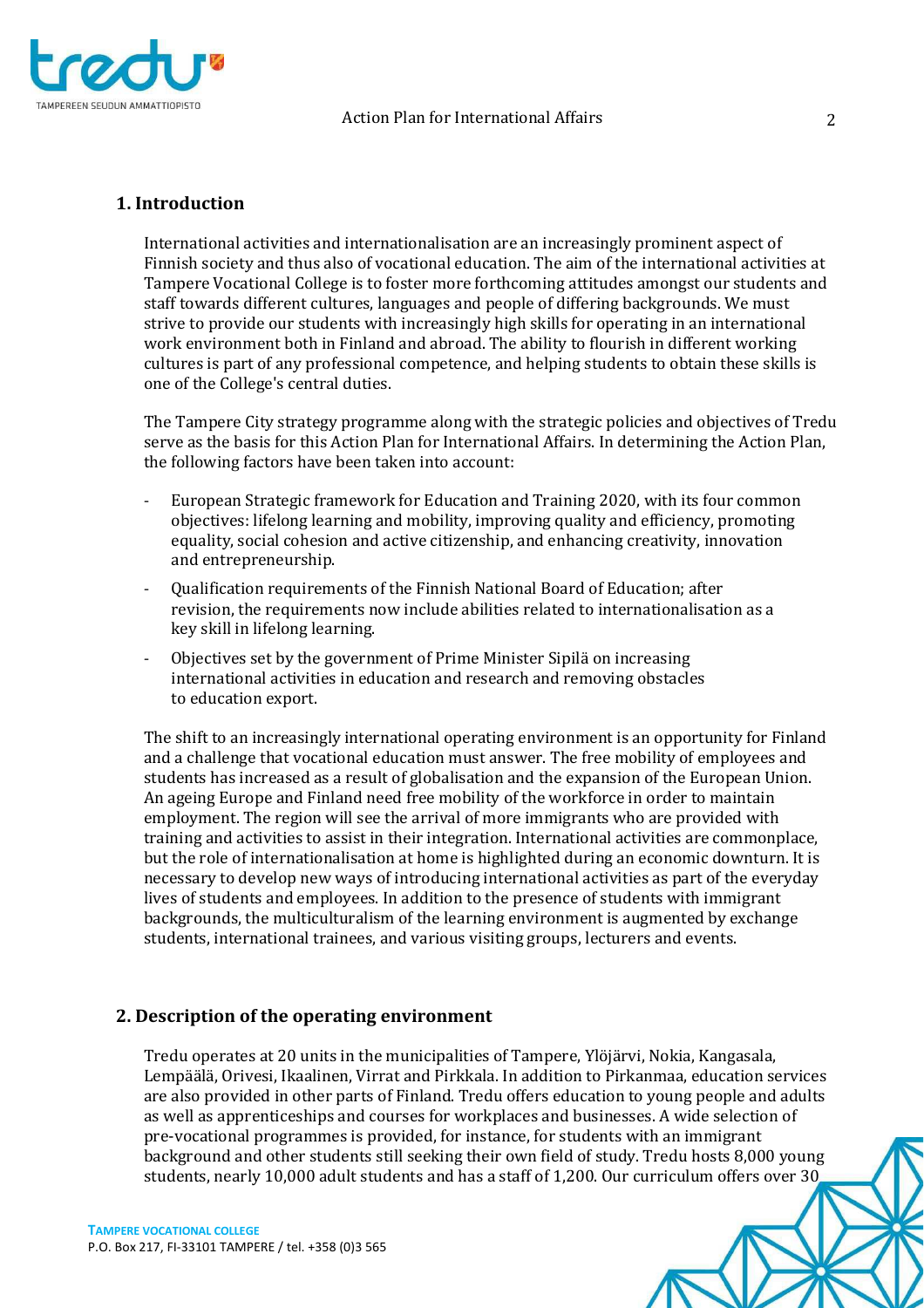

vocational qualifications and their study programmes, 35 further vocational qualifications and 11 specialist vocational qualifications, as well as extensive working life development services. Tredu also provides study programmes in English and the option to obtain a double

degree of vocational qualifications or of vocational and upper secondary school studies. Students at Tredu come from over 20 different countries. The Tampere Vocational College cooperates with other educational institutions and parties (e.g. organisations, businesses and municipal services). Working and business life is a significant partner in the fulfillment of internationalisation.

The Pirkanmaa area and its provincial centre Tampere possess the following assets:

- a high-quality and diverse range of educational services,
- talented utilisation of high technology,
- advantageous location and good accessibility with versatile traffic connections,
- the sixth largest metropolitan area in the Nordic countries,
- international corporations

Various sectors at Tredu have carried out international mobility periods for experts and students for tens of years, and many excellent reciprocal partnerships have been developed over the years in cooperation with educational institutions and representatives of working life. We have signed Memorandum of Understanding cooperation agreements with our international partner institutes, in which common practices regarding e.g. reciprocal mobility periods have been agreed upon.

# **3. Our vision**

Tampere Vocational College Tredu will see its students graduate as active citizens prepared for working life and the economy, further studies and lifelong learning. Tredu is an active and innovative provider of education both regionally and nation-wide, and a driving force for working life and the economy.

Tredu is renowned for its diverse international networks, activities and means of pedagogic development. Tredu is an internationally active institution and a work community in which the needs of working life and the economy are met by training employees with international competence. We are invested in the development of international competence among our staff. All students, regardless of the size and location of their unit, are offered an equal opportunity for internationalisation.

# **4. Values**

The operations of Tampere Vocational College are guided by the values of openness, responsibility, sense of community and courage. It is important that every student and member of staff internalises the principles of social, sustainable development and cooperation as they act with courage and openness in international environments both at home and abroad.

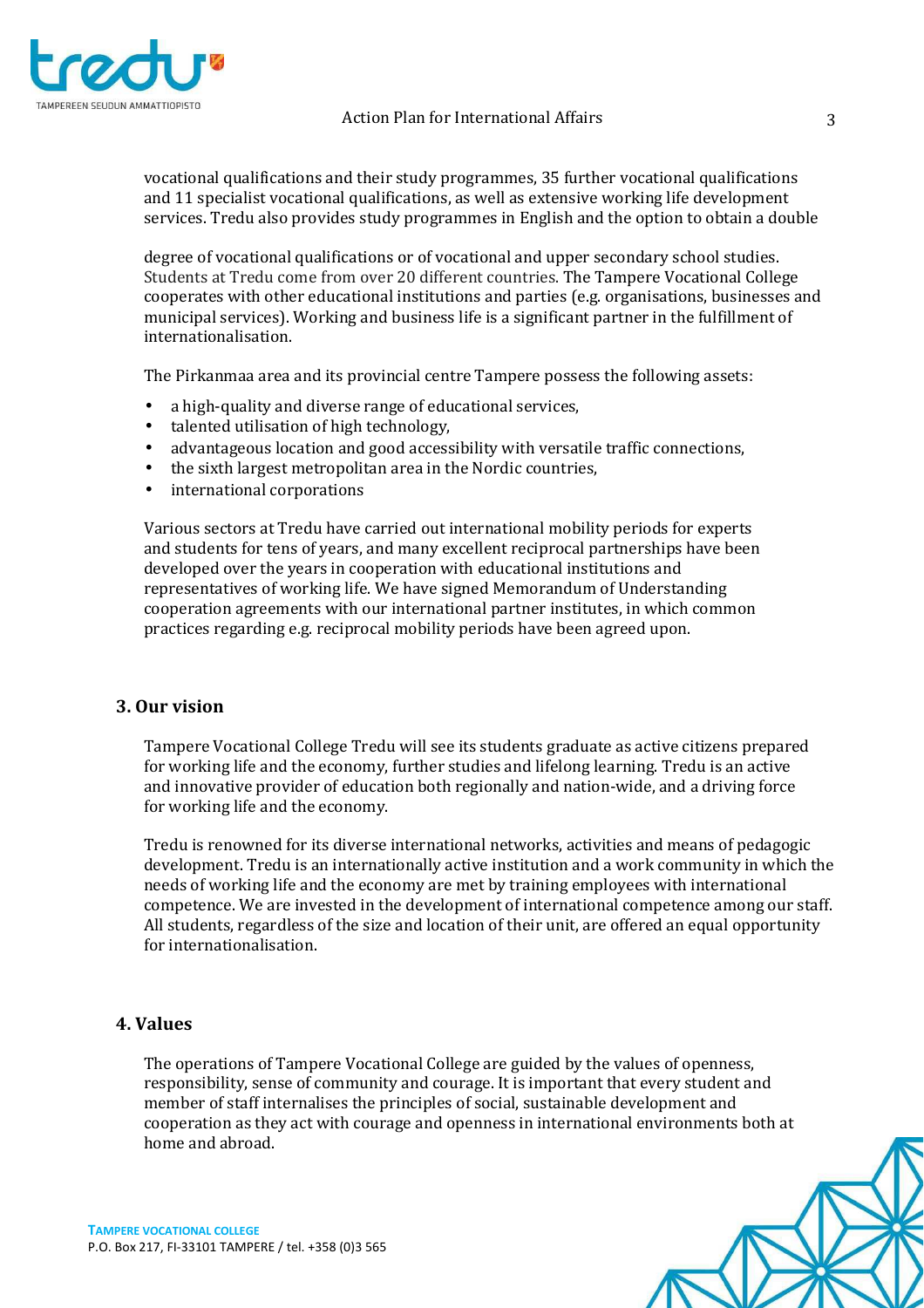

We appreciate both our own local and national culture as well as our shared Nordic and European cultural heritage. National internationality and international cooperation can, therefore, be seen as integral values of our institution.

# **5. Strategic goals and action plan**

At Tredu, we encourage our staff and students to seek out international encounters, to have an open attitude and to share their experiences both in Finland and out in the world. Cultural diversity and international activities are an everyday part of Tredu. On-the-job learning and study periods abroad serve to improve language proficiency and social skills. Conducting study visits to other cultures and experiencing multiculturalism at the home institution help expand the worldview of both students and of the entire staff.

The goal of Tredu is to:

- develop the abilities of students and recent graduates to operate in international labour markets
- develop activities promoting internationalisation in cooperation with working and business life
- increase student mobility abroad in the form of on-the-job learning or study periods
- receive new viewpoints on education and work efficiency by means of expert mobility periods
- achieve equal opportunities for international mobility across all of Tredu's units
- promote cooperation in internationalisation at home, for example with people with an immigrant background, exchange students and visitors
- train our staff to better support the development of the international competences of students, bearing in mind the needs of working life, and to encourage our staff in lifelong learning

# **International activities at the institution**

Each person at Tredu values diversity and represents the professionals of many different fields, and is able to act in different multicultural working and operating environments both in Finland and internationally.

Tredu answers the challenge posed by an increasingly international operating environment by investing in the ongoing development of education, competence and mobility. To meet the needs of internationalising education, our various fields are developing new study units and programmes in English. The versatile language programme offered by Tredu is an integral part of our international activities. The selection includes Swedish, English, French, German, Russian, Spanish, Portuguese and Chinese. In addition, Finnish is taught as a second language (S2).

International activities among Tredu's fields of education are based on long-term work with our collaborative networks, as well as reciprocal student, teacher and expert mobility. Tredu also strives to develop project activities and international support services that improve mobility and cooperation.

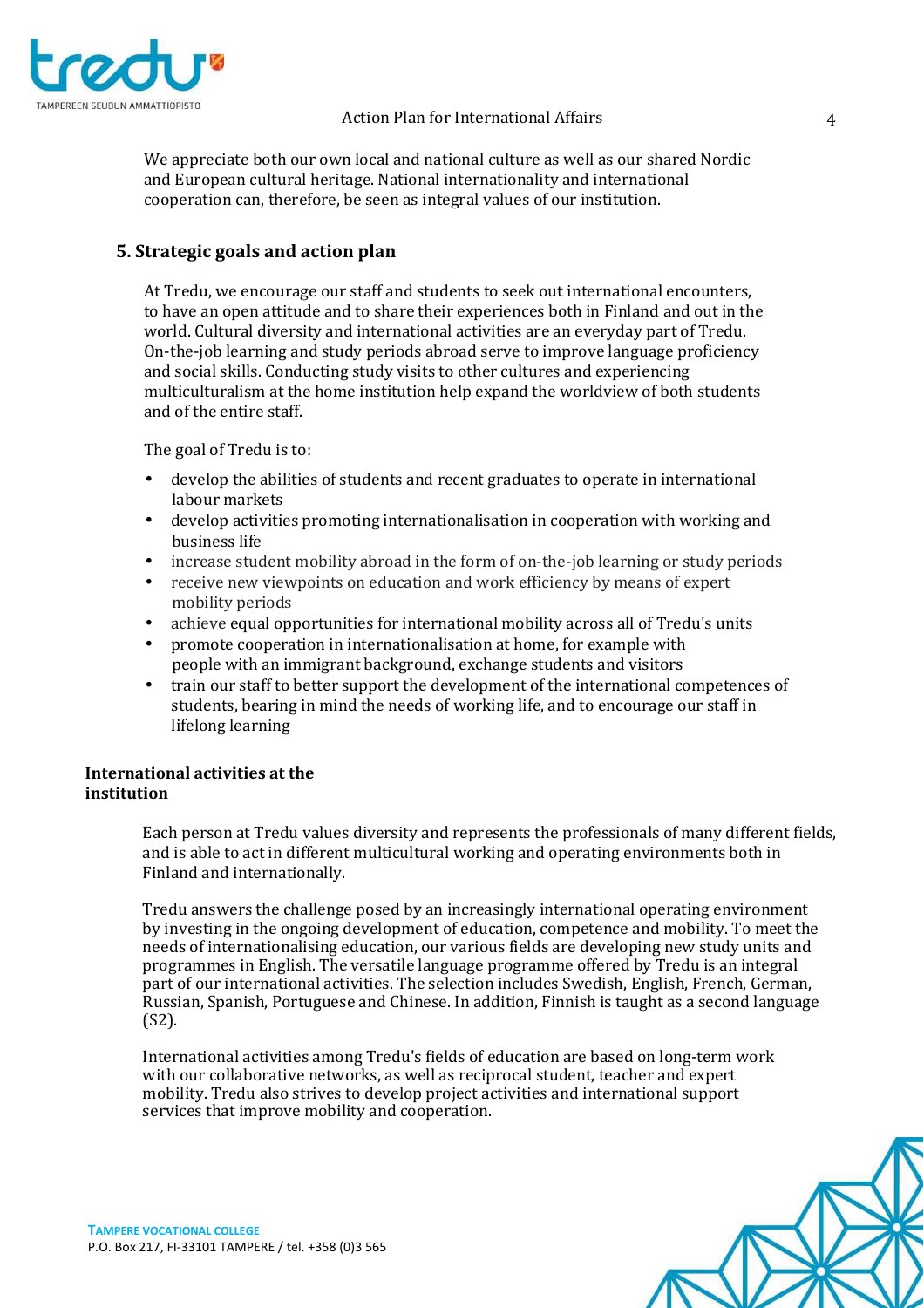

# *International study paths*

Tredu aims to enable our students to undertake individual study paths. One of these paths is

internationality, which may be supported by exchange periods abroad. Such exchange periods may include studies and/or on-the-job learning. Participating in international competitions may serve as one aspect of an international study path. An international study path can be undertaken as part of all qualifications and studies.

The alternatives for an international study path include:

- study programmes in English and their associated international study paths, as well as - a vocational study path that includes international activities (international projects, international tutors, project studies, international final projects, international entrepreneurship etc.).

## *Internationalisation at home*

Internationalisation at home refers to the acquisition of various international skills (languages, knowledge of cultures and customs) in one's home country, through opportunities presented by one's own educational institution. This is how Tredu can even offer students who are unable to leave on exchange abroad the chance to acquire, as part of their studies, the international competence needed in working life.

Students may develop their international competencies at the home institution by, for example:

- participating in language training and cultural studies,
- taking up courses from the curriculum of a non-Finnish study programme,
- acquainting themselves with the international students at their institution and acting as their tutor, aide and guide to Finland,
- participating in various events, projects, theme days and briefings
- benefiting from the knowledge and skills of students with immigrant backgrounds as well as
- on-the-job learning periods in an international company

#### *Studies, internationality training and vocational skills demonstrations abroad*

Students may apply for an international exchange programme to complete on-the-job learning periods or studies. Studies completed abroad at a partner institution or business are an integral part of the student's qualification. In carrying out on-the-job learning abroad, local regulations and customs are also taken into account. International exchange periods are agreed upon in a Learning Agreement. Students at Tredu take part in both general and field-specific internationality training before the exchange, and a feedback meeting is arranged as part of the programme.

Skills acquired abroad are both identified and recognised.

Expert exchanges and visits as well as working life periods abroad are a significant and valuable addition to working life skills, the development of vocational training and the implementation of non-Finnish studies.

Our mobility is focused on Europe, and the aim is, in particular, to strengthen our cooperation with countries neighbouring Finland. This cooperation is supported by, for example, various international projects funded by the EU and the Finnish National Board of Education.

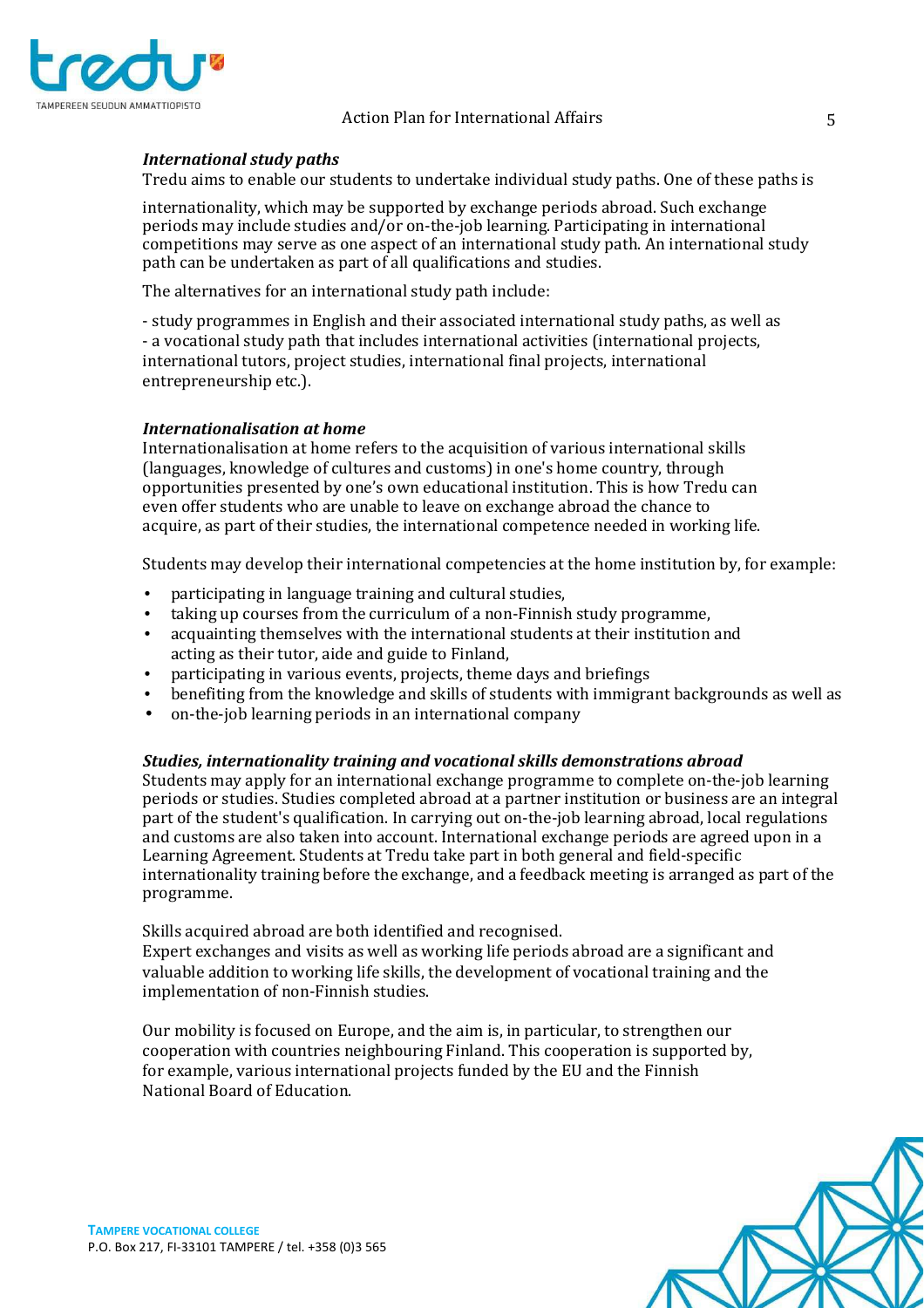

## *Compatibility, identification and recognition of studies and ECVET*

The aim of ECVET, or the European Credit system for Vocational Education and Training, is to increase mobility, the utilisation of skills acquired abroad as part of a qualification, and the transparency of qualifications.

After an exchange period, the skills of the student and their studies completed abroad are identified and recognised at Tredu according to the principles of ECVET. Any knowledge or skills evaluated abroad are not put up for re-evaluation. Tredu employs agreements that are in line with ECVET, such as the Learning Agreement and the Memorandum of Understanding.

# *Development of international competences within the staff*

The internationalisation of Tredu's staff is assisted by, for example, enabling participation in trainings and events. Each member of staff, starting with the management, is highly committed to internationalisation.

At Tredu, we have developed a model for predicting competence, where the areas for international competence are defined as language skills, the ability to welcome foreign visitors, and the courage to take part in international expert exchange or international projects. The competence necessary for internationalisation is considered to consist of language proficiency, project skills and cultural understanding and attitudes. An assessment of the competence of the entire staff within the determined areas of competence, graded on a scale from 1 to 3, is to be conducted during 2017 (see presentation of the grading below). Indicators for the areas of competence will be selected during 2017.

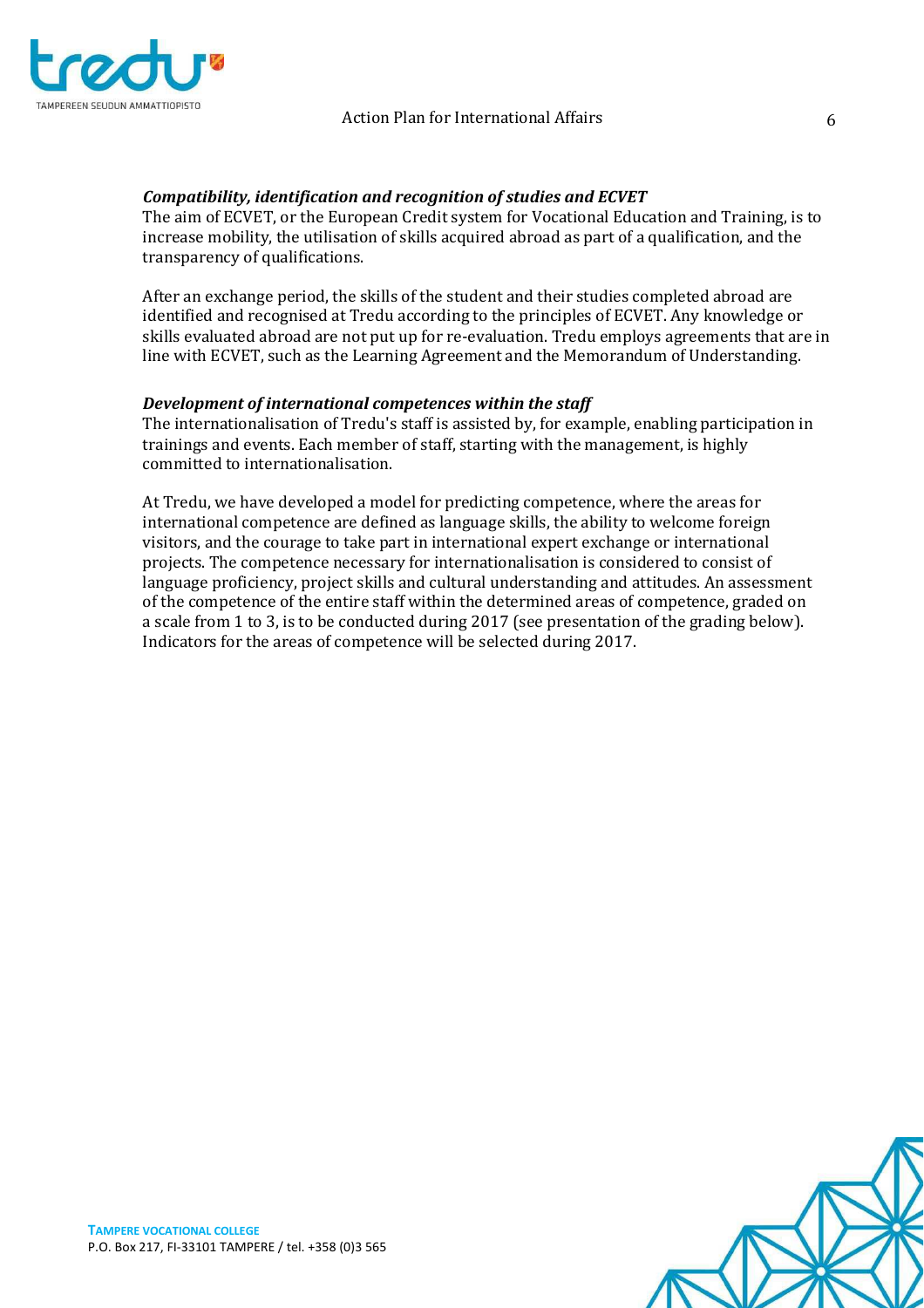



## Action plan:

- Ensuring that our staff have access to up-to-date information, instructions and guidance in order to develop international activities at Tredu.
- Ascertaining the level and requirements of international competence among our staff during 2017, as well as instituting a target level of international competence for different positions and for each employee.
- Ensuring that development and competence discussions cover participation in international activities as part of the professional and career development of each staff member. We will encourage our staff to take part in language and cultural training. Our staff are also invited to participate in goal-oriented foreign exchange periods and to utilise them in the development of Tredu's operations.
- Ensuring that international competence and activities are developed with different means of sharing competence, for example through peer coaching and pedagogic coffee houses, in line with the 70–20–10 model for learning.
- Ensuring that international activities draw participation from more members of staff

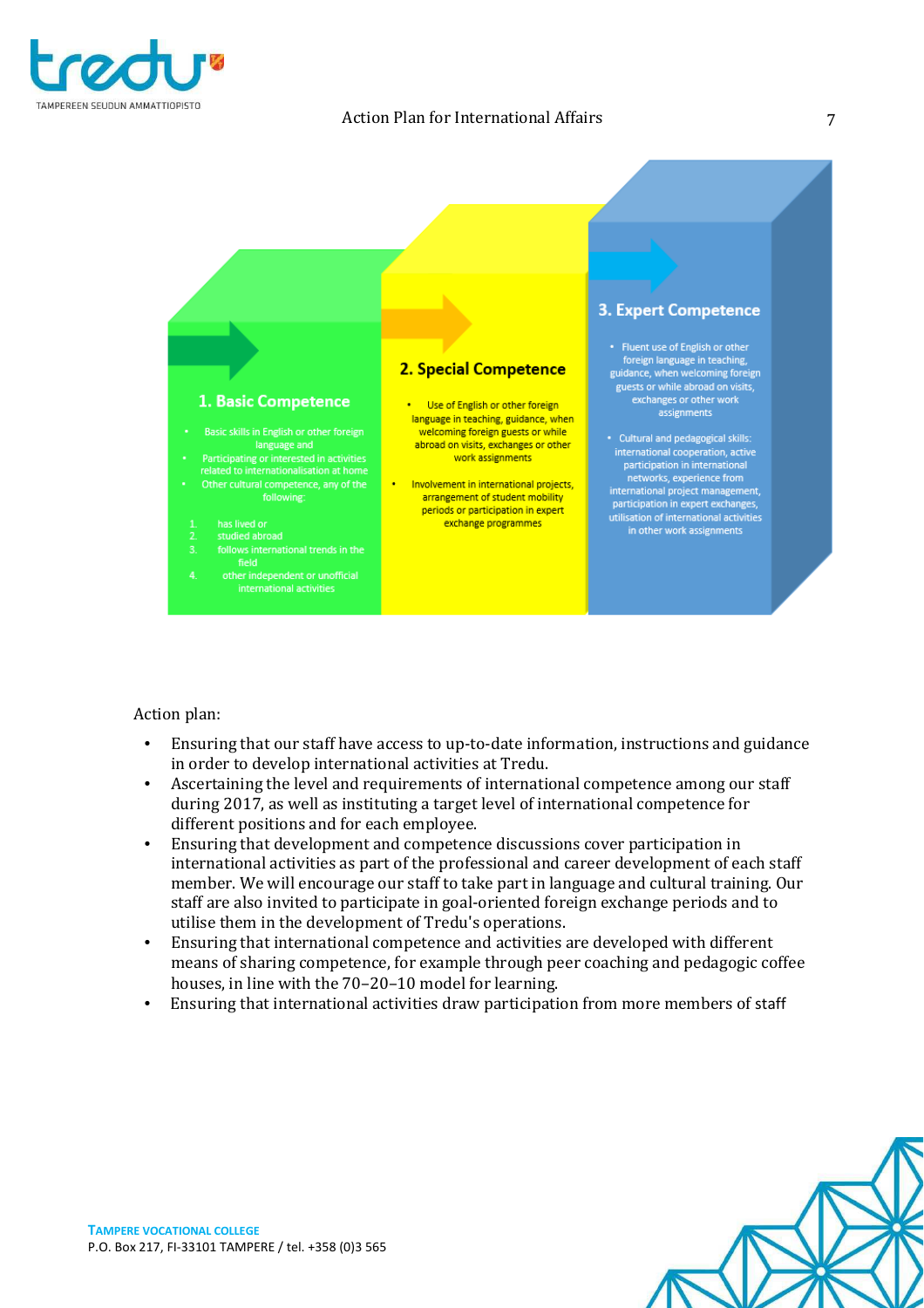

## **6. Organisation of activities**

Tampere Vocational College will carry out international activities in accordance with its Action Plan for International Affairs and curriculum-based plan. The Director of Vocational Education and Training, together with the Heads of Sectors, shall ensure that international activities are sufficiently funded.

The international organisation at Tredu consists of two **coordinators** of international affairs representing the service and technological sectors, field of education-specific **international affairs officers** as well as unit-specific **heads of unit**, and part-time **international affairs contact persons**. Together, the sector-specific coordinators (2) and field-specific officers (4) form an international affairs team that meets regularly. This team operates under the heads of departments and the Director of Vocational Education and Training. The international affairs coordinators for the sectors are engaged in active discussions with the institution's management, and work towards developing and implementing international activities in cooperation with their international affairs team. The team is to provide annual recommendations to update the Action Plan for International Affairs, which is then approved by the management team of Tredu. The task of the unit-specific international affairs contact persons is to move their local international activities forward in cooperation with the international affairs officers . Together with other staff and students, they put into practice the activities outlined in the strategy and the field's action plan. In addition, the contact person is tasked with monitoring the quantity of international activities as detailed in chapter 7. The coordinators submit reports on the activities to the institution's management and to outside parties (e.g. CIMO). The organisational chart below displays the management and organisation of international activities.